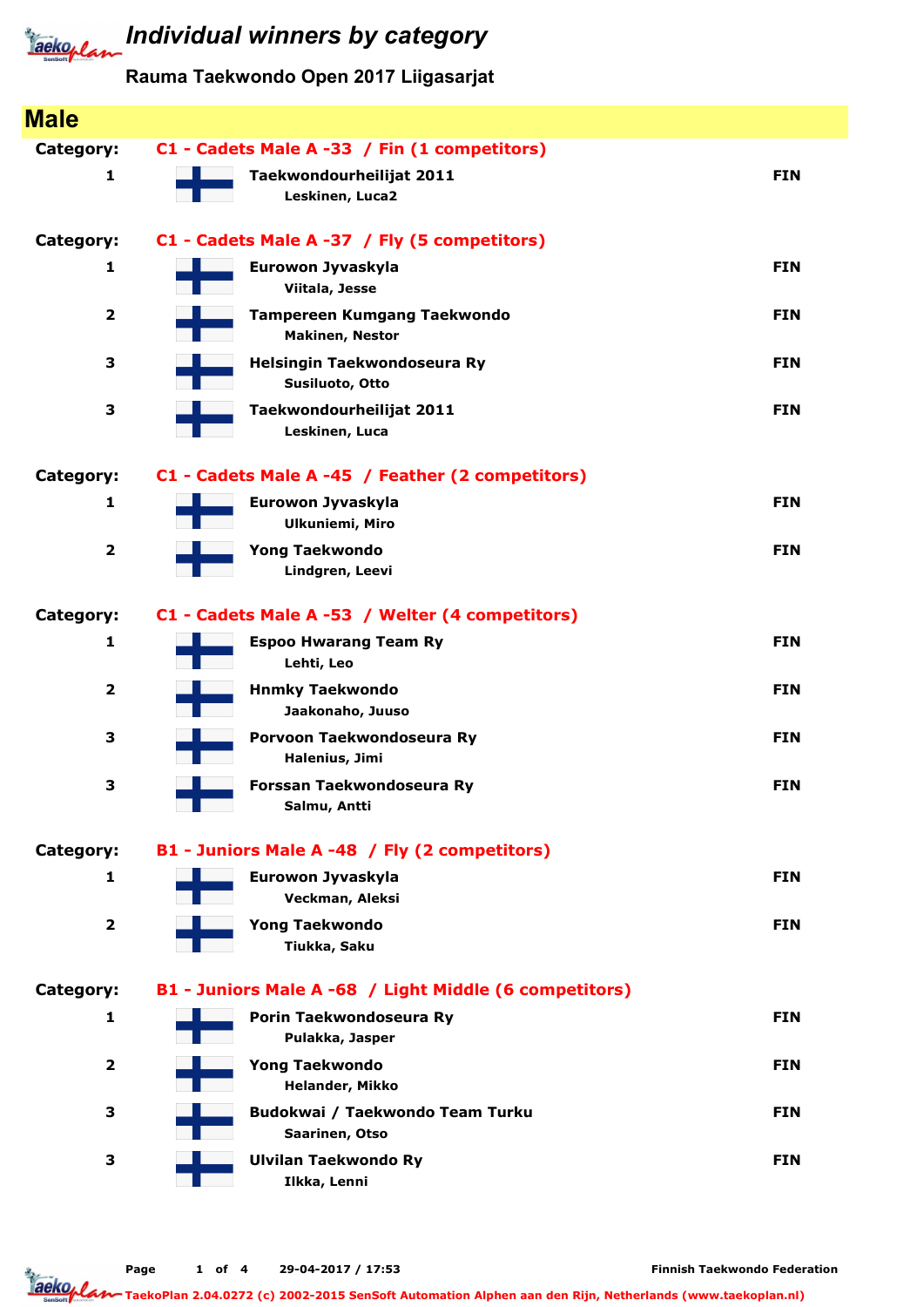

## *Iaeko<sub>plan</sub>* Individual winners by category

### Rauma Taekwondo Open 2017 Liigasarjat

| <b>Male</b>             |                                                      |            |
|-------------------------|------------------------------------------------------|------------|
| Category:               | R1 - Seniors Male A -63 / Bantam (2 competitors)     |            |
| 1                       | Taekwondourheilijat 2011<br>Leskinen, Sami           | <b>FIN</b> |
| $\overline{\mathbf{2}}$ | Lohjan Taekwondoseura Ry<br>Ahmadi, Ensanukkah       | <b>FIN</b> |
| Category:               | R1 - Seniors Male A -68 / Feather (3 competitors)    |            |
| 1                       | <b>Saariston Taekwondo Park Ry</b><br>Dahl, Aatu     | <b>FIN</b> |
| $\overline{2}$          | Budokwai / Taekwondo Team Turku<br>Ahmed, Abdulghani | <b>FIN</b> |
| 3                       | Lohjan Taekwondoseura Ry<br>Ahmadi2, Ehsanullah      | <b>FIN</b> |
| Category:               | R1 - Seniors Male A -74 / Light (2 competitors)      |            |
| 1                       | Forssan Taekwondoseura Ry<br>Mikael, Rokkanen        | <b>FIN</b> |
| $\overline{2}$          | Taekwondourheilijat 2011<br>Mirzaei, Bardia          | <b>FIN</b> |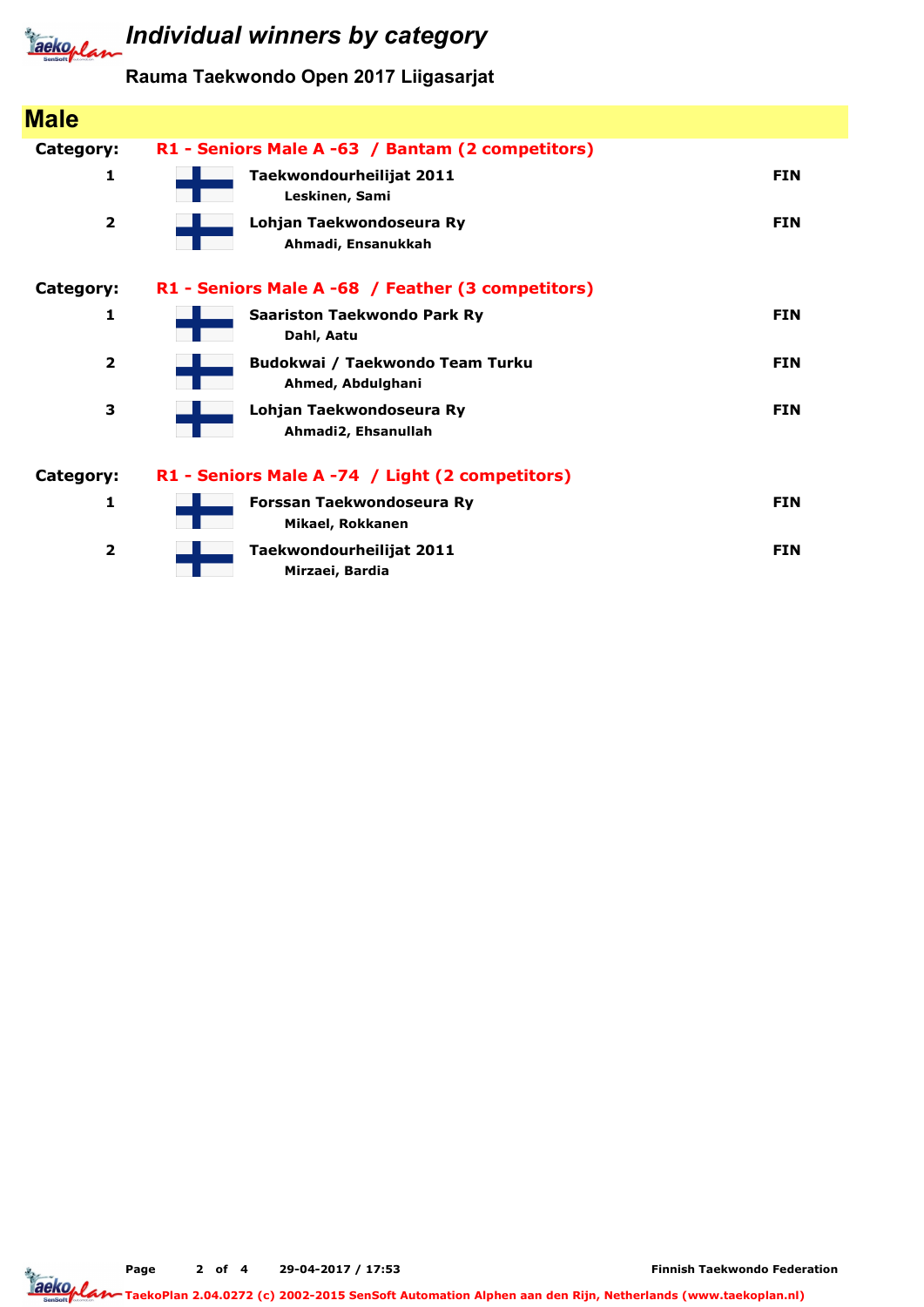

### Rauma Taekwondo Open 2017 Liigasarjat

| <b>Female</b>           |                                                          |            |
|-------------------------|----------------------------------------------------------|------------|
| Category:               | C1 - Cadets Female A -33 / Fly (5 competitors)           |            |
| 1                       | <b>Doboksport Tampere</b><br>Tiihonen, Viivi             | <b>FIN</b> |
| $\overline{\mathbf{2}}$ | Taekwondourheilijat 2011<br>Vettenniemi, Jenny1          | <b>FIN</b> |
| 3                       | Taekwondourheilijat 2011<br>Kortelainen, Aino            | <b>FIN</b> |
| 3                       | <b>Doboksport Tampere</b><br>Tuomainen, Jemina           | <b>FIN</b> |
| Category:               | C1 - Cadets Female A -41 / Feather (4 competitors)       |            |
| 1                       | Loviisan Taekwondo Ry<br>Johansson, Emma                 | <b>FIN</b> |
| $\overline{\mathbf{2}}$ | <b>Doboksport Tampere</b><br>Kangasalusta, Iris          | <b>FIN</b> |
| 3                       | <b>Yong Taekwondo</b><br>Rintamaa, Saara                 | <b>FIN</b> |
| 3                       | <b>Yong Taekwondo</b><br>Heinonen, Vilhelmiina           | <b>FIN</b> |
| Category:               | C1 - Cadets Female A -51 / Light middle (2 competitors)  |            |
| 1                       | <b>Tampereen Kumgang Taekwondo</b><br>Saarinen, Jenni    | <b>FIN</b> |
| $\overline{\mathbf{2}}$ | <b>Yong Taekwondo</b><br>Kosonen, Iida                   | <b>FIN</b> |
| Category:               | C1 - Cadets Female A -59 / Light heavy (2 competitors)   |            |
| 1                       | <b>Action Sport Center</b><br>$\sim 10$<br>Aarnio, Jenny | <b>FIN</b> |
| $\overline{\mathbf{2}}$ | <b>Yong Taekwondo</b><br>Saarinen, Linnea                | <b>FIN</b> |
| Category:               | B1 - Juniors Female A -49 / Feather (4 competitors)      |            |
| 1                       | <b>Doboksport Tampere</b><br>Tiihonen, Sanni             | <b>FIN</b> |
| $\overline{\mathbf{2}}$ | <b>Yong Taekwondo</b><br>Kosonen, Emma                   | <b>FIN</b> |
| 3                       | <b>Yong Taekwondo</b><br>Sainio, Sofia                   | <b>FIN</b> |
| 3                       | Forssan Taekwondoseura Ry<br><b>Tottola, Veera</b>       | <b>FIN</b> |

Page 3 of 4 29-04-2017 / 17:53